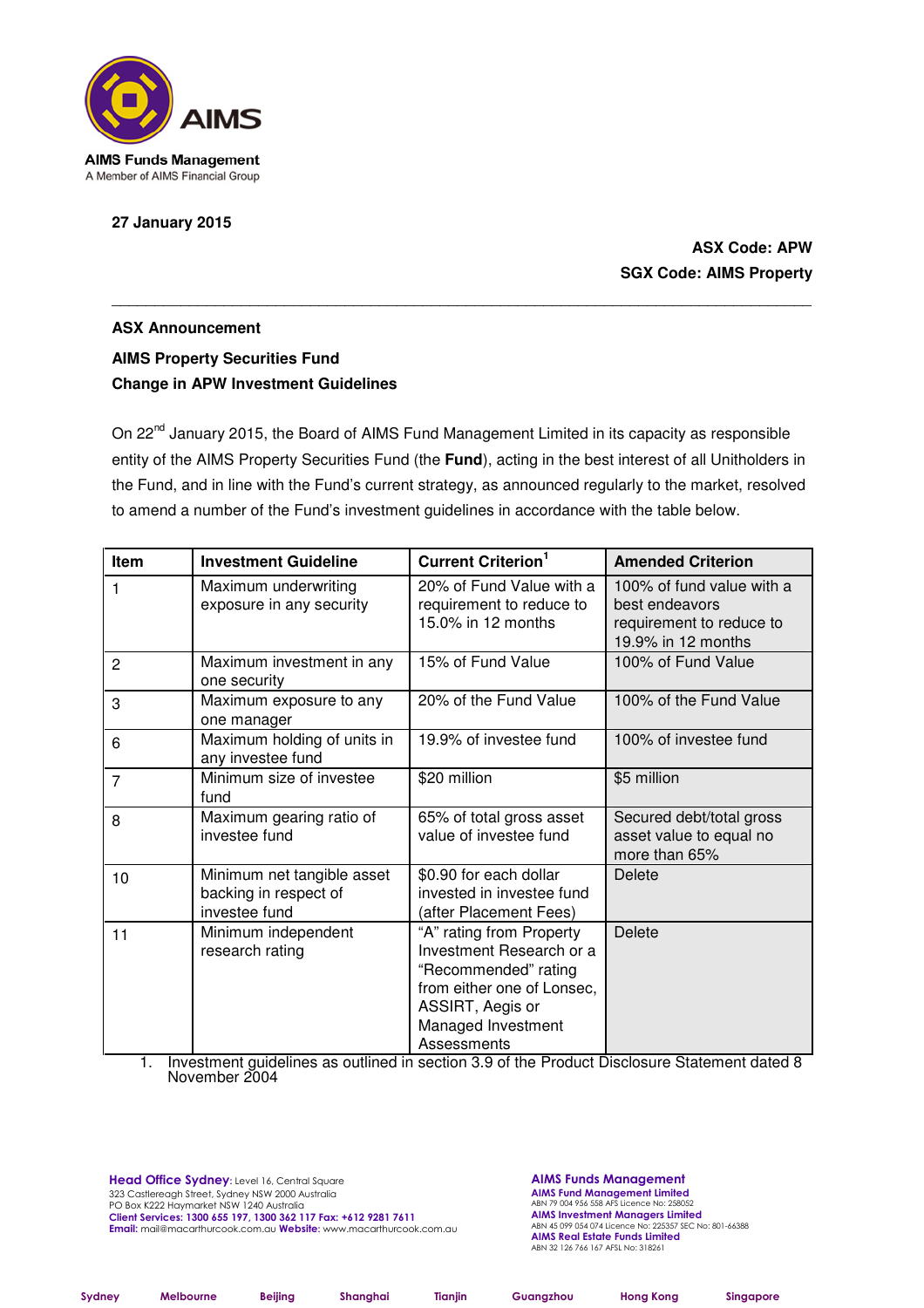Should you have any queries in relation to this announcement, please feel free to contact Michael Goldman on (02) 9217-2773 or email at Michael.goldman@aims.com.au.

Yours sincerely

Margu

Michael Goldman Head of Funds AIMS Fund Management Limited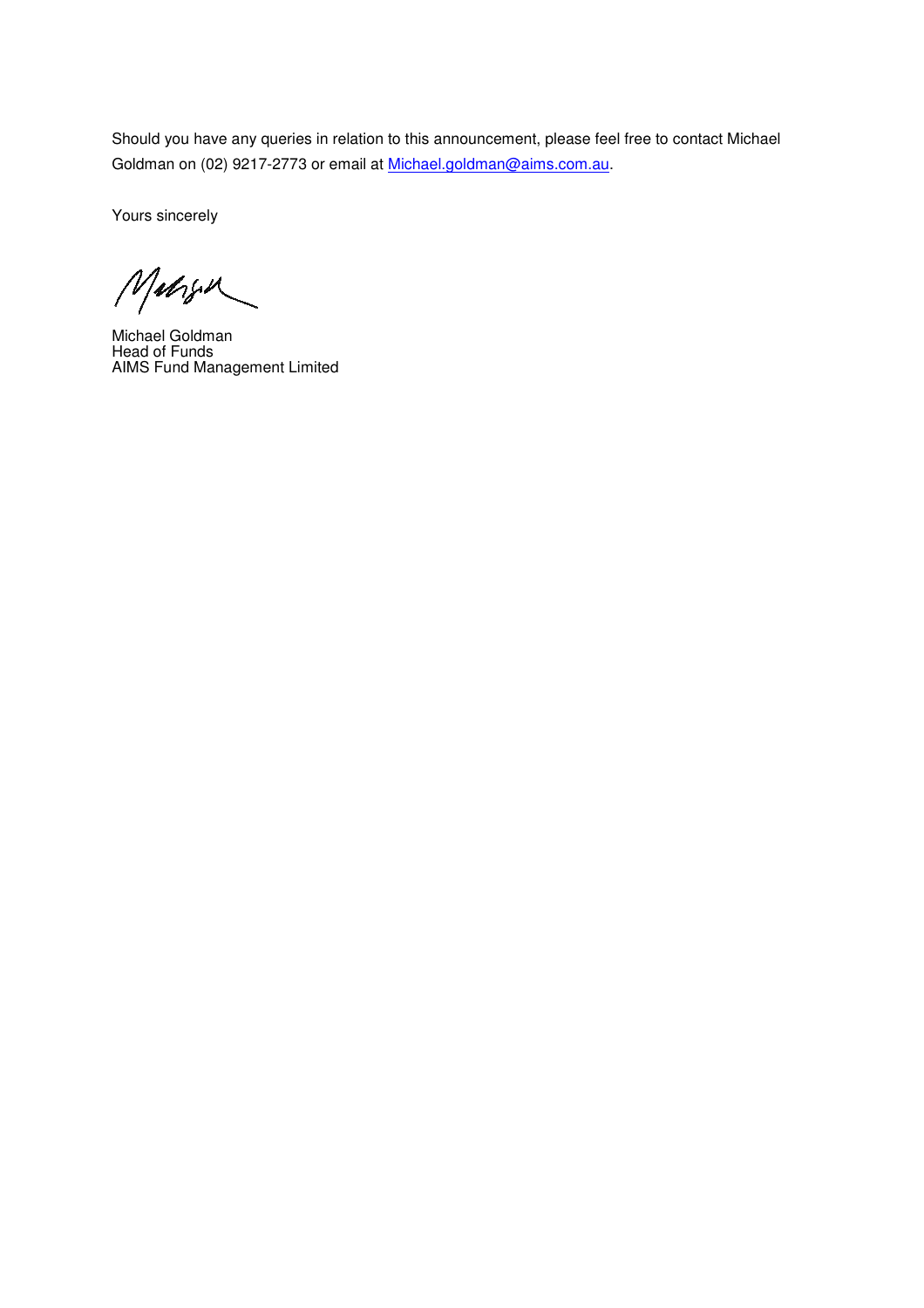## **About AIMS Fund Management Limited:**

**AIMS Fund Management Limited (formerly known as MacarthurCook Fund Management Limited) is a wholly owned subsidiary of the AIMS Financial Group (AIMS), which specialises in the investment management of direct property, real estate securities and mortgage assets.** 

**AIMS manage approximately A\$1.5 billion on behalf of over 20,000 Investors/borrowers as at 21 December 2012 and are the investment managers for MacarthurCook Office Property Trust, AIMS Commercial Mortgage Fund, Advance Mortgage Fund and AIMS Property Securities Fund. AIMS also manages, in a joint-venture arrangement with AMP Capital, the AIMS-AMP Capital Industrial REIT in Singapore.** 

**The AIMS Property Securities Fund is listed on the ASX and the Singapore Exchange. The AIMS-AMP Capital Industrial REIT is listed on the Singapore Exchange.** 

#### **About AIMS Financial Group:**

**Established in 1991, AIMS Financial Group (AIMS) is a diversified financial services and investment group with a solid track record and enviable reputation in the mortgage lending, fund management and securitisation markets in Australia, active in the areas of lending, securitisation, investment banking, funds management, property investment, stock exchange ownership and high-tech investment.** 

**Since 1999, AIMS has raised approximately A\$4 billion in funds from the capital markets. Of this, AIMS has issued approximately A\$3 billion residential mortgage-backed securities, with most of them rated AAA by both Standard & Poors and Fitch Ratings, and has originated over A\$5 billion of high quality prime home loans since 1997.** 

**AIMS has actively introduced a number of international investors into the Australian markets and to date. AIMS has also attracted over A\$1 billion of investments into Australia from overseas investors.** 

**AIMS is also the investment manager for AIMS' funds, which amount to approximately A\$1.5 billion fund as at 1 November 2012.** 

**AIMS' head office is in Sydney, Australia, and it has businesses across Australia, China, Hong Kong and Singapore. Our highly qualified, professional and experienced cross-cultural teams enable AIMS to bridge the gap between Australia and China across various sectors.** 

## **AIMS Financial Group Expands During GFC**

**During the global financial crisis, AIMS expanded its business in a time when many other businesses were experiencing immense difficulties.** 

**In October 2008, AIMS acquired the Asia Pacific Stock Exchange (APX), which is the only Western Securities Exchange 100% owned by a private company.** 

**In April 2009, AIMS became the largest shareholder (15.8%) of the ASX listed fund manager, MacarthurCook Limited (MCK). In August 2009 , AIMS' holding increase to 54% and by November 2009, AIMS' became the 100% owner of MCK which was subsequently delisted from the ASX.** 

#### **MacarthurCook Turnaround Story**

**At the time of acquisition, MacarthurCook's fund management business was severely distressed with each of the 4 listed funds and a number of unlisted funds starved of capital and management**